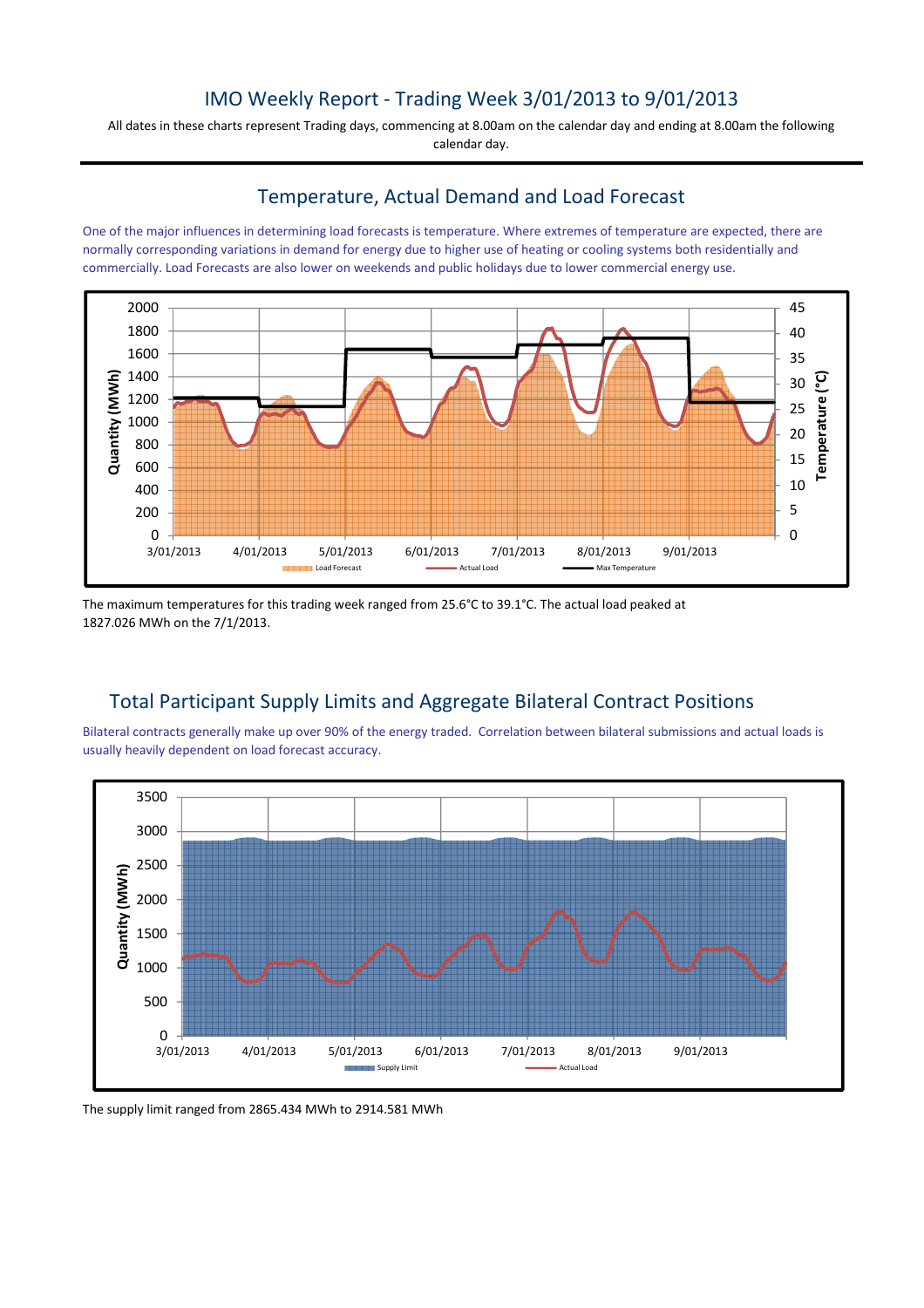### Net Balancing Market Trades

Bilateral contracts and STEM trading are generally based on the forecast energy requirements of Participants. When the forecast requirements are higher or lower than the actual requirements for a day, this Market energy must be bought and sold in the balancing mechanism. This graph shows the estimated net balancing trades.



The majority of the balancing activity this week occurred within Balancing Supply. The maximum balancing demand for the week reached 241.228 MWh on the 7/1/2013. The maximum balancing supply for the week reached -308.369 MWh on the 7/1/2012.

## Total Traded Energy

This chart represents a comparison between the total net energy that is traded in Bilateral Contracts, the STEM and the balancing mechanism. Balancing Supply represents cases in which the total contract position is greater than the demand and customers must supply energy back to balancing. Balancing Demand represents cases in which the total contract position is less than the demand and customers must purchase energy from balancing.



Total balancing supply equalled -16938.73 MWh whereas total balancing demand equalled 9515.73 MWh. The Total STEM Traded quantity was 16466.449 MWh, with the STEM Clearing Quantity ranging between 11.825 MWh and 132.814 MWh.